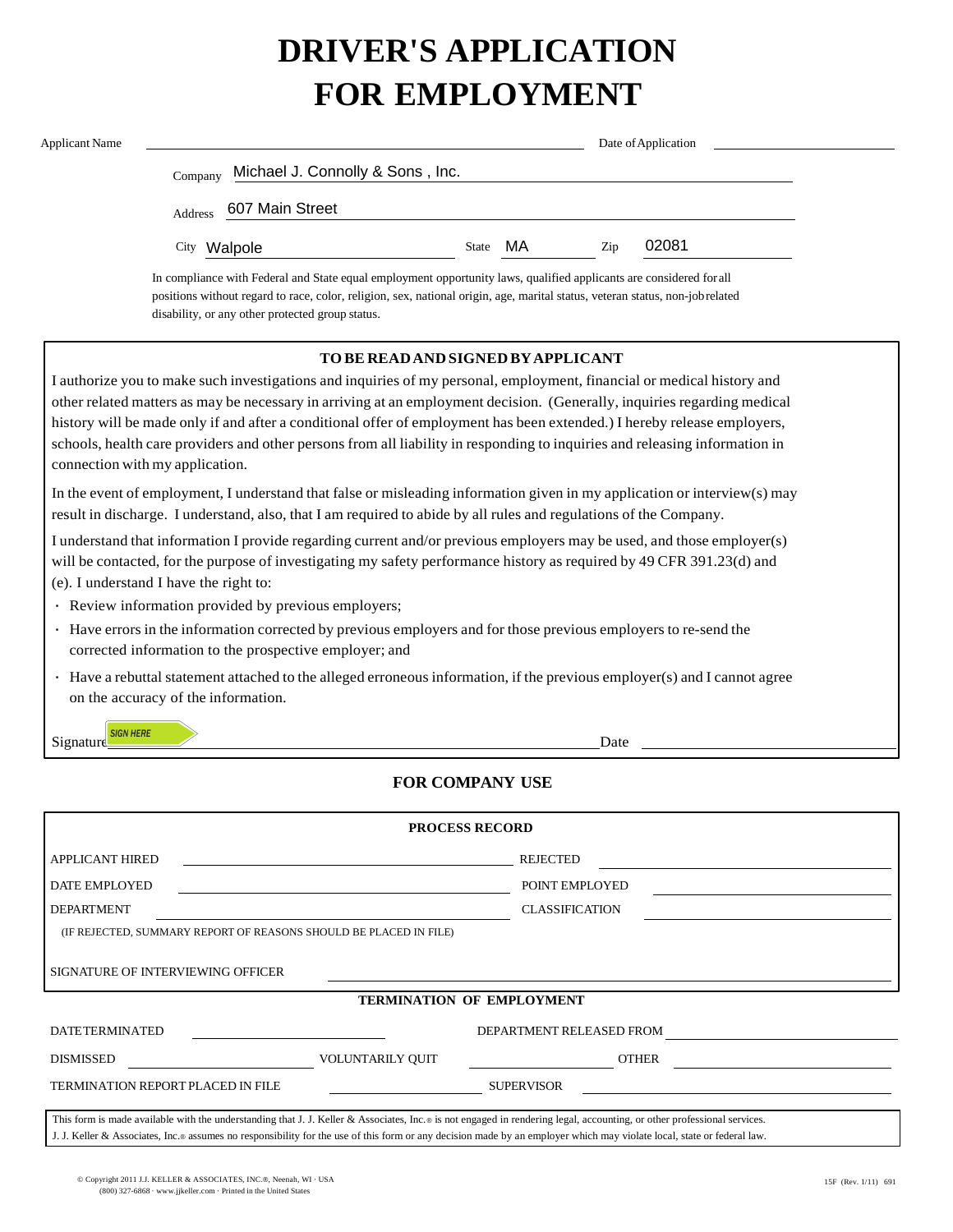# **APPLICANT TO COMPLETE**

(answer all questions - please print)

| Position(s) Applied for            |                                                        |                                                                                                                                                                                                                                | <u> 1980 - Jan Samuel Barbara, margaret e populazion del control del control del control del control de la control</u> |                         |           |         |  |  |
|------------------------------------|--------------------------------------------------------|--------------------------------------------------------------------------------------------------------------------------------------------------------------------------------------------------------------------------------|------------------------------------------------------------------------------------------------------------------------|-------------------------|-----------|---------|--|--|
| Name                               |                                                        |                                                                                                                                                                                                                                |                                                                                                                        | Social Security No.     |           |         |  |  |
| Last                               |                                                        | First                                                                                                                                                                                                                          | Middle                                                                                                                 |                         |           |         |  |  |
|                                    | List your addresses of residency for the past 3 years. |                                                                                                                                                                                                                                |                                                                                                                        |                         |           |         |  |  |
| <b>Current Address</b>             |                                                        |                                                                                                                                                                                                                                |                                                                                                                        |                         |           |         |  |  |
|                                    | Street                                                 |                                                                                                                                                                                                                                |                                                                                                                        | City                    |           |         |  |  |
|                                    |                                                        |                                                                                                                                                                                                                                |                                                                                                                        |                         |           |         |  |  |
|                                    | State                                                  |                                                                                                                                                                                                                                | Zip Code                                                                                                               |                         |           | yr./mo. |  |  |
| Previous                           |                                                        |                                                                                                                                                                                                                                |                                                                                                                        |                         | How Long? |         |  |  |
| Addresses                          | Street                                                 |                                                                                                                                                                                                                                | City                                                                                                                   | State & Zip Code        |           | yr./mo. |  |  |
|                                    |                                                        |                                                                                                                                                                                                                                |                                                                                                                        |                         | How Long? |         |  |  |
|                                    | Street                                                 |                                                                                                                                                                                                                                | City                                                                                                                   | State & Zip Code        |           | yr./mo. |  |  |
|                                    | Street                                                 |                                                                                                                                                                                                                                | City                                                                                                                   | State & Zip Code        | How Long? | yr./mo. |  |  |
|                                    |                                                        |                                                                                                                                                                                                                                |                                                                                                                        |                         |           |         |  |  |
|                                    |                                                        | Do you have the legal right to work in the United States?                                                                                                                                                                      |                                                                                                                        |                         |           |         |  |  |
|                                    |                                                        |                                                                                                                                                                                                                                | Can you provide proof of age?                                                                                          |                         |           |         |  |  |
| (Required for Commerical Drivers)  |                                                        |                                                                                                                                                                                                                                |                                                                                                                        |                         |           |         |  |  |
|                                    |                                                        |                                                                                                                                                                                                                                |                                                                                                                        |                         |           |         |  |  |
|                                    | Dates: From                                            | To the contract of the contract of the contract of the contract of the contract of the contract of the contract of the contract of the contract of the contract of the contract of the contract of the contract of the contrac |                                                                                                                        | Position                |           |         |  |  |
| Reason for leaving                 |                                                        |                                                                                                                                                                                                                                |                                                                                                                        |                         |           |         |  |  |
| Are you now employed?              |                                                        |                                                                                                                                                                                                                                | If not, how long since leaving last employment?                                                                        |                         |           |         |  |  |
| Who referred you?                  |                                                        |                                                                                                                                                                                                                                |                                                                                                                        | Rate of pay expected    |           |         |  |  |
| Have you ever been bonded?         |                                                        |                                                                                                                                                                                                                                |                                                                                                                        | Name of bonding company |           |         |  |  |
| (Answer only if a job requirement) |                                                        |                                                                                                                                                                                                                                |                                                                                                                        |                         |           |         |  |  |

Is there any reason you might be unable to perform the functions of the job for which you have applied [as described in the attached job description]?

If yes, explain if you wish.

# **EMPLOYMENT HISTORY**

All driver applicants to drive in interstate commerce must provide the following information on all employers during the preceeding 3 years. List complete mailing address, street number, city, state, and zip code.

Applicants to drive a commercial motor vehicle\* in intrastate or interstate commerce shall also provide an additional 7

years' information on those employers for whom the applicant operated such vehicle.

(NOTE: List employers in reverse order starting with the most recent. Add another sheet as necessary.)

| <b>EMPLOYER</b>                                                                                                                                                                        |              |                     |           |  | <b>DATE</b>        |                         |                  |     |
|----------------------------------------------------------------------------------------------------------------------------------------------------------------------------------------|--------------|---------------------|-----------|--|--------------------|-------------------------|------------------|-----|
| <b>NAME</b>                                                                                                                                                                            |              |                     |           |  | <b>FROM</b><br>MO. | YR.                     | <b>TO</b><br>MO. | YR. |
| <b>ADDRESS</b>                                                                                                                                                                         |              |                     |           |  |                    | <b>POSITION HELD</b>    |                  |     |
| <b>CITY</b>                                                                                                                                                                            | <b>STATE</b> | <b>ZIP</b>          |           |  |                    | SALARY/WAGE             |                  |     |
| <b>CONTACT PERSON</b>                                                                                                                                                                  |              | <b>PHONE NUMBER</b> |           |  |                    | <b>REASONFORLEAVING</b> |                  |     |
| WERE YOU SUBJECT TO THE FMCSRs <sup>†</sup> WHILE EMPLOYED?                                                                                                                            |              | $\Box$ YES          | $\Box$ NO |  |                    |                         |                  |     |
| WAS YOUR JOB DESIGNATED AS A SAFETY-SENSITIVE FUNCTION IN ANY DOT-REGULATED MODE SUBJECT TO THE DRUG<br>$\Box$ NO<br>$\Box$ YES<br>AND ALCOHOL TESTING REQUIREMENTS OF 49 CFR PART 40? |              |                     |           |  |                    |                         |                  |     |

PAGE 2 15F (Rev. 1/11) 691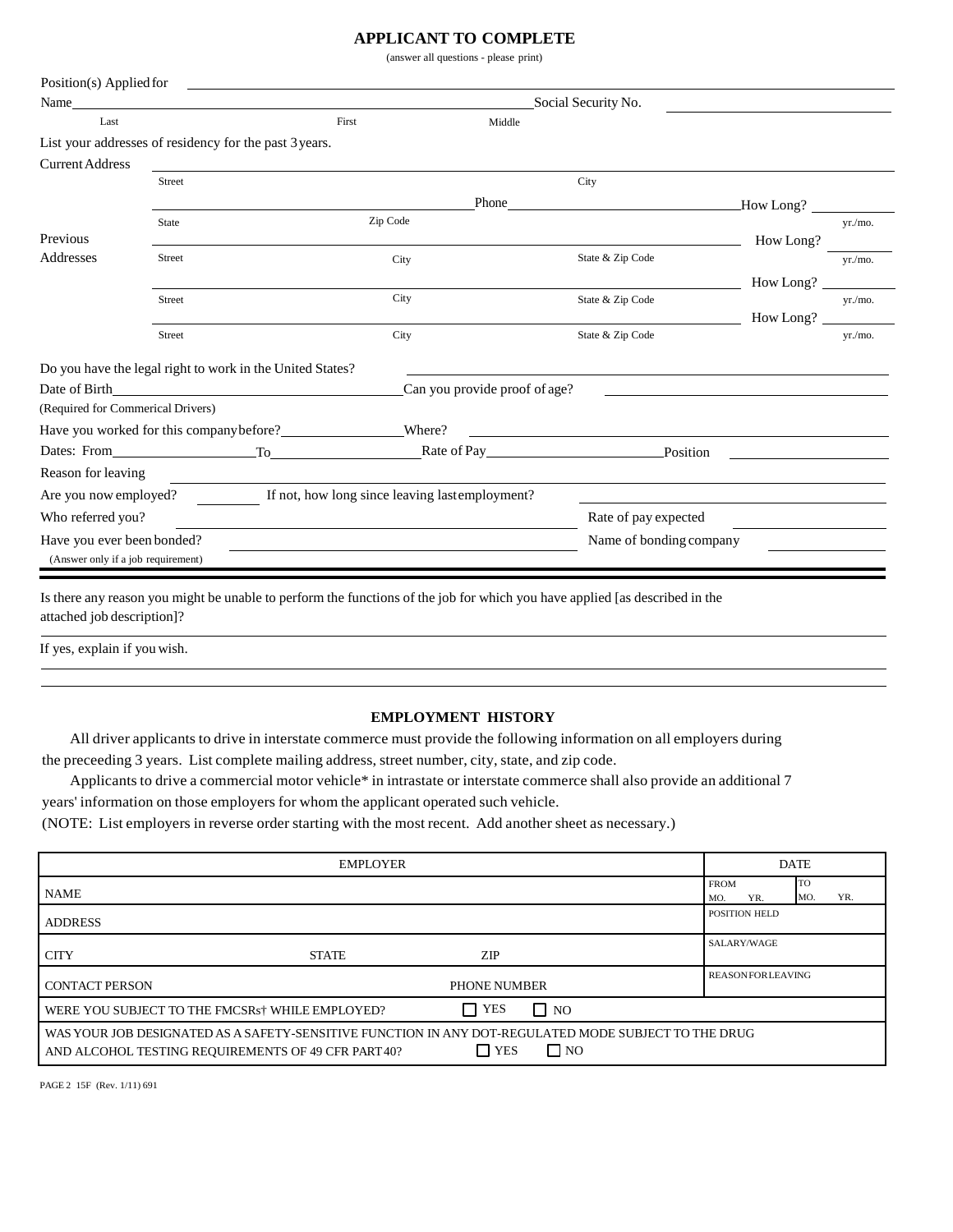#### **EMPLOYMENT HISTORY (continued)**

| <b>EMPLOYER</b>                                                                                                                                                                                | <b>DATE</b>                               |
|------------------------------------------------------------------------------------------------------------------------------------------------------------------------------------------------|-------------------------------------------|
| <b>NAME</b>                                                                                                                                                                                    | <b>TO</b><br><b>FROM</b>                  |
|                                                                                                                                                                                                | MO.<br>YR.<br>MO.<br>YR.<br>POSITION HELD |
| <b>ADDRESS</b>                                                                                                                                                                                 | SALARY/WAGE                               |
| <b>CITY</b><br><b>STATE</b><br>ZIP                                                                                                                                                             | <b>REASONFORLEAVING</b>                   |
| <b>CONTACT PERSON</b><br>PHONE NUMBER                                                                                                                                                          |                                           |
| $\Box$ YES<br>$\Box$ NO<br>WERE YOU SUBJECT TO THE FMCSRs <sup>†</sup> WHILE EMPLOYED?<br>WAS YOUR JOB DESIGNATED AS A SAFETY-SENSITIVE FUNCTION IN ANY DOT-REGULATED MODE SUBJECT TO THE DRUG |                                           |
| $\Box$ YES<br>$\Box$ NO<br>AND ALCOHOL TESTING REQUIREMENTS OF 49 CFR PART40?                                                                                                                  |                                           |
| <b>EMPLOYER</b>                                                                                                                                                                                | <b>DATE</b>                               |
|                                                                                                                                                                                                | <b>TO</b><br><b>FROM</b>                  |
| <b>NAME</b>                                                                                                                                                                                    | MO.<br>MO.<br>YR.<br>YR.<br>POSITION HELD |
| <b>ADDRESS</b>                                                                                                                                                                                 | SALARY/WAGE                               |
| <b>CITY</b><br><b>STATE</b><br>ZIP                                                                                                                                                             |                                           |
| <b>CONTACT PERSON</b><br>PHONE NUMBER                                                                                                                                                          | <b>REASONFORLEAVING</b>                   |
| $\Box$ YES<br>$\Box$ NO<br>WERE YOU SUBJECT TO THE FMCSRs <sup>†</sup> WHILE EMPLOYED?                                                                                                         |                                           |
| WAS YOUR JOB DESIGNATED AS A SAFETY-SENSITIVE FUNCTION IN ANY DOT-REGULATED MODE SUBJECT TO THE DRUG<br>$\Box$ YES<br>$\Box$ NO<br>AND ALCOHOL TESTING REQUIREMENTS OF 49 CFR PART 40?         |                                           |
| <b>EMPLOYER</b>                                                                                                                                                                                | <b>DATE</b>                               |
| <b>NAME</b>                                                                                                                                                                                    | <b>TO</b><br><b>FROM</b>                  |
|                                                                                                                                                                                                | MO.<br>YR.<br>MO.<br>YR.<br>POSITION HELD |
| <b>ADDRESS</b>                                                                                                                                                                                 | SALARY/WAGE                               |
| <b>CITY</b><br><b>STATE</b><br>ZIP                                                                                                                                                             | <b>REASONFORLEAVING</b>                   |
| <b>CONTACT PERSON</b><br>PHONE NUMBER                                                                                                                                                          |                                           |
| $\Box$ YES<br>$\Box$ NO<br>WERE YOU SUBJECT TO THE FMCSRs <sup>†</sup> WHILE EMPLOYED?<br>WAS YOUR JOB DESIGNATED AS A SAFETY-SENSITIVE FUNCTION IN ANY DOT-REGULATED MODE SUBJECT TO THE DRUG |                                           |
| $\Box$ YES<br>$\Box$ NO<br>AND ALCOHOL TESTING REQUIREMENTS OF 49 CFR PART 40?                                                                                                                 |                                           |
| <b>EMPLOYER</b>                                                                                                                                                                                | <b>DATE</b>                               |
| NAME                                                                                                                                                                                           |                                           |
|                                                                                                                                                                                                | <b>TO</b><br><b>FROM</b>                  |
|                                                                                                                                                                                                | MO.<br>YR.<br>MO.<br>YR.<br>POSITION HELD |
| <b>ADDRESS</b>                                                                                                                                                                                 | SALARY/WAGE                               |
| <b>CITY</b><br><b>STATE</b><br>ZIP                                                                                                                                                             | <b>REASONFORLEAVING</b>                   |
| <b>CONTACT PERSON</b><br>PHONE NUMBER                                                                                                                                                          |                                           |
| $\Box$ YES<br>$\Box$ NO<br>WERE YOU SUBJECT TO THE FMCSRs <sup>†</sup> WHILE EMPLOYED?<br>WAS YOUR JOB DESIGNATED AS A SAFETY-SENSITIVE FUNCTION IN ANY DOT-REGULATED MODE SUBJECT TO THE DRUG |                                           |
| $\Box$ NO<br>$\Box$ YES<br>AND ALCOHOL TESTING REQUIREMENTS OF 49 CFR PART 40?                                                                                                                 |                                           |
| <b>EMPLOYER</b>                                                                                                                                                                                | <b>DATE</b>                               |
| <b>NAME</b>                                                                                                                                                                                    | <b>FROM</b><br>TO                         |
| <b>ADDRESS</b>                                                                                                                                                                                 | MO.<br>MO.<br>YR.<br>YR.<br>POSITION HELD |
| ZIP<br><b>CITY</b><br><b>STATE</b>                                                                                                                                                             | SALARY/WAGE                               |
|                                                                                                                                                                                                | <b>REASONFORLEAVING</b>                   |
| <b>CONTACT PERSON</b><br>PHONE NUMBER                                                                                                                                                          |                                           |
| $\Box$ YES<br>$\Box$ NO<br>WERE YOU SUBJECT TO THE FMCSRs <sup>†</sup> WHILE EMPLOYED?<br>WAS YOUR JOB DESIGNATED AS A SAFETY-SENSITIVE FUNCTION IN ANY DOT-REGULATED MODE SUBJECT TO THE DRUG |                                           |
| $\Box$ YES<br>$\Box$ NO<br>AND ALCOHOL TESTING REQUIREMENTS OF 49 CFR PART 40?                                                                                                                 |                                           |

driver), or any size vehicle used to transport hazardous materials in a quantity requiring placarding.

† The Federal Motor Carrier Safety Regulations (FMCSRs) apply to anyone operating a motor vehicle on a highway in interstate commerce to transport passengers or property when the vehicle: (1) weighs or has a GVWR of 10,001 pounds or more, (2)is designed or used to transport 8 or more passengers (including the driver), OR (3) is of any size and is used to transport hazardous materials in a quantity requiring placarding.